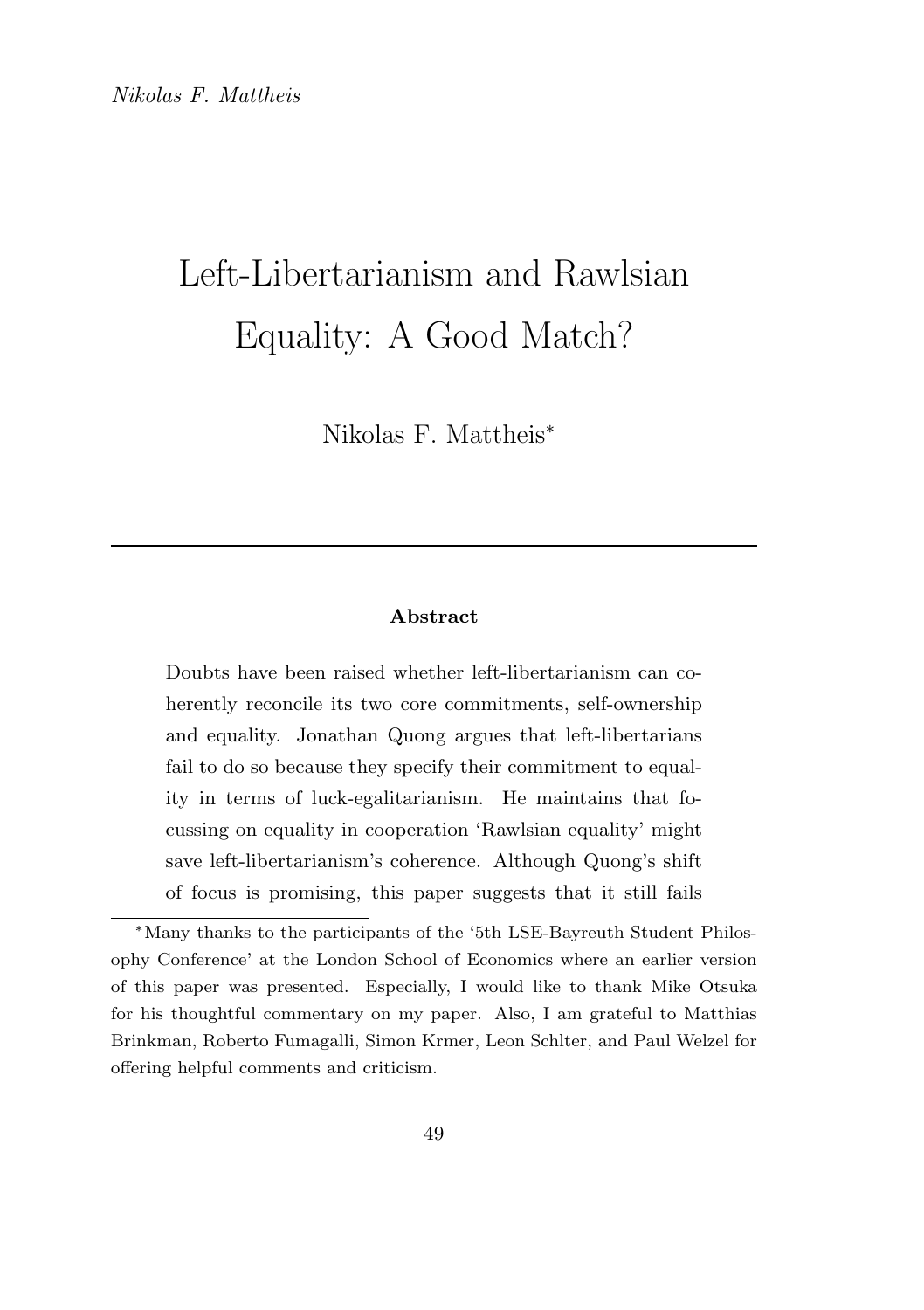to fully reconcile equality and self-ownership for two reasons. First, left-libertarianism based on Rawlsian equality doesn't appropriately account for persons unattractive to cooperate with. Second, self-ownership demands that persons are able to set the terms of their cooperation themselves, a requirement which conflicts with Rawlsian equality.

Persons should both be in control of their lives and, to some extent, equally well-off. Left-libertarianism tries to account for this widely shared intuition. Many scholars, however, doubt that the compromise left-libertarianism offers between these ideals is coherent. They argue that left-libertarianism's two core commitments, self-ownership and equality, are in tension. Jonathan Quong tries to resolve this apparent tension.<sup>1</sup> He holds that self-ownership and equality are only incoherent when equality is understood in luckegalitarian terms. Instead, Quong proposes to replace this conception with equality in cooperation, 'Rawlsian equality', in order to reconcile equality with self-ownership. In this paper, I probe Quong's attempt to save left-libertarianism. Though promising because it is less demanding than other accounts due to its restricted scope, it faces severe difficulties with respect to both equality and self-ownership.

To show this, I first recapitulate the main tenets of left-libertarianism and the challenge left-libertarians face (Section I). I then outline

 $\overline{1}$  Quong, J. (2011): 'Left-Libertarianism: Rawlsian Not Luck Egalitarian'.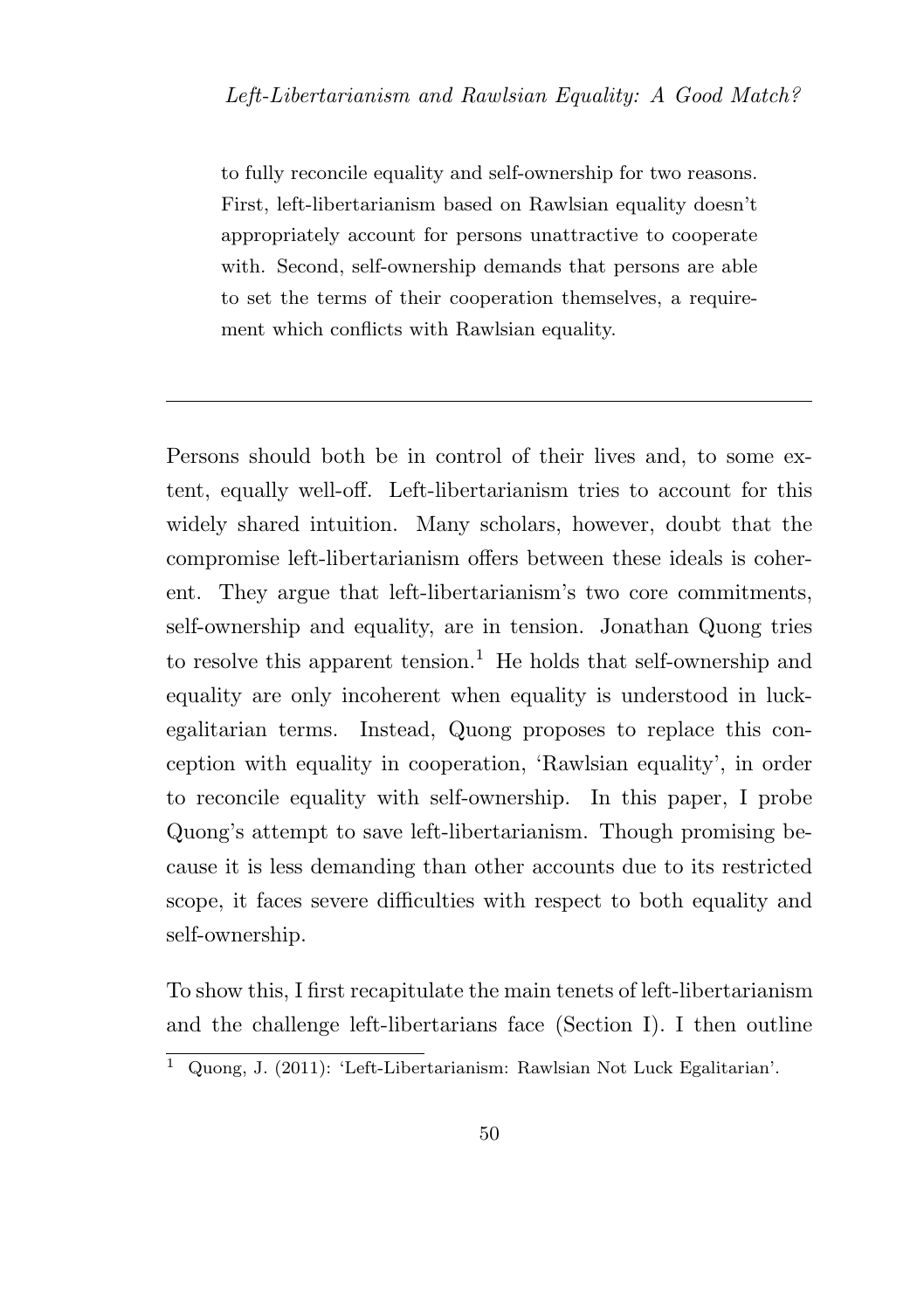Quong's response: how he rebuts luck-egalitarian conceptions of left-libertarianism and his proposal of left-libertarianism based on Rawlsian equality (hereafter: LLRE; Section II). Afterwards, I suggest that it fails to fully reconcile the two commitments. For LLRE, it is hard to guarantee that severely disadvantaged persons are considered equally (Section III). Also, how cooperation is regulated on this account conflicts with self-ownership (Section IV). Section V concludes.

#### I: Left-Libertarianism's Challenge

Left-libertarianism is a theory of justice: it tries to answer the question of who ought to get which rights and goods. Left-libertarianism's answer rests upon two central commitments. The first is self-ownership: persons have stringent use rights over their body, their labour, and fruits of their labour.<sup>2</sup> Note that self-ownership lacks substantial implications of what persons are actually able to do and which level of well-being they can attain. In everything you do, you are dependent

<sup>2</sup> There are various attempts of defining self-ownership. I here loosely follow the formulation of Barbara Fried (2004): 'Left-Libertarianism: A Review Essay', p. 75, which in my eyes captures the gist of the concept. A more detailed account which is also followed by Quong can be found in Vallentyne, P., Steiner, H. & Otsuka, M. (2005): 'Why Left-Libertarianism Isn't Incoherent, Indeterminate, or Irrelevant: A Reply to Fried', pp. 3-4. Fried has questioned whether self-ownership and its implications can be spelled out in a determinate way at all. This is a pressing challenge but shall not be addressed in this paper.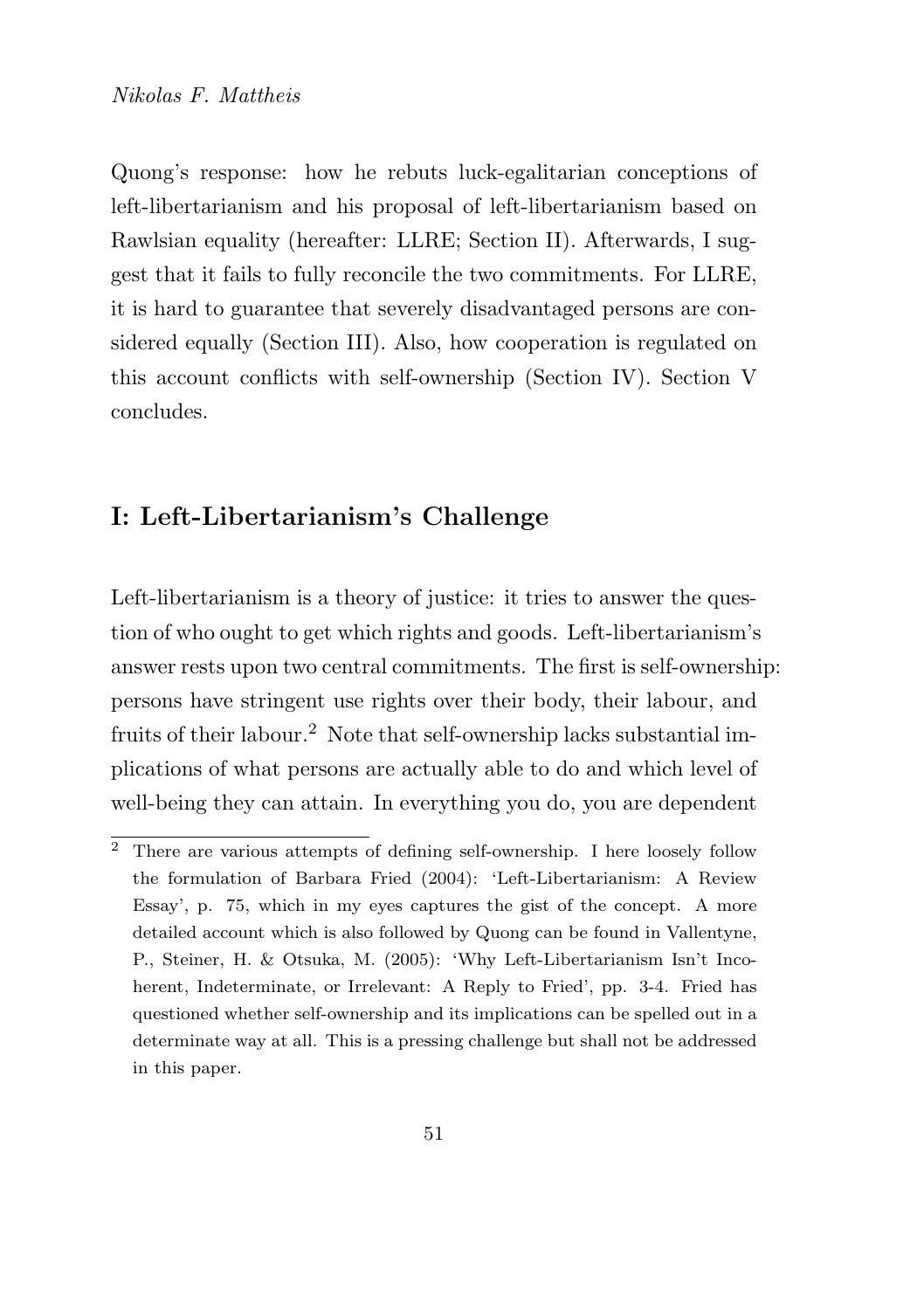on the access to land and other natural resources. Therefore, some account on how to regulate ownership of the natural world is necessary for all libertarian theories. Left-libertarians believe that large scale inequalities between persons' life prospects should be avoided. Here, their second commitment marks the departure from rightlibertarianism: persons have claims to (somewhat) equal shares of the natural world  $3$ 

Left-libertarianism is appealing when we view persons as autonomous and equal: they should be the sovereigns over their own lives and, at the same time, should be somewhat equally well-off. Whether left-libertarianism pursues its appealing aim successfully, however, is disputed. One main issue is whether the two principles fit together coherently. Left-libertarians have to show more than that it is possible that individuals enjoy both self-ownership rights and have an equal share of the natural world, say in a world in which everyone is similarly endowed by nature. Rather, they have to show 'that the two ideas can comfortably co-exist within a single theory.<sup>4</sup> This is what Quong calls 'the challenge' left-libertarians face.<sup>5</sup> An account which successfully answers to the challenge, I assume in the following, carries no major trade-offs between self-ownership and equality.<sup>6</sup>

<sup>3</sup> What exactly these shares amounts to is controversial. For a discussion, see Vallentyne, P. (2001), pp. 5-10.

<sup>4</sup> Quong (2011), p. 67.

<sup>5</sup> Ibid.

<sup>6</sup> Or, as Quong (ibid.) puts it, it must contain no 'inconsistency' or regular 'zero-sum choice' between the two values.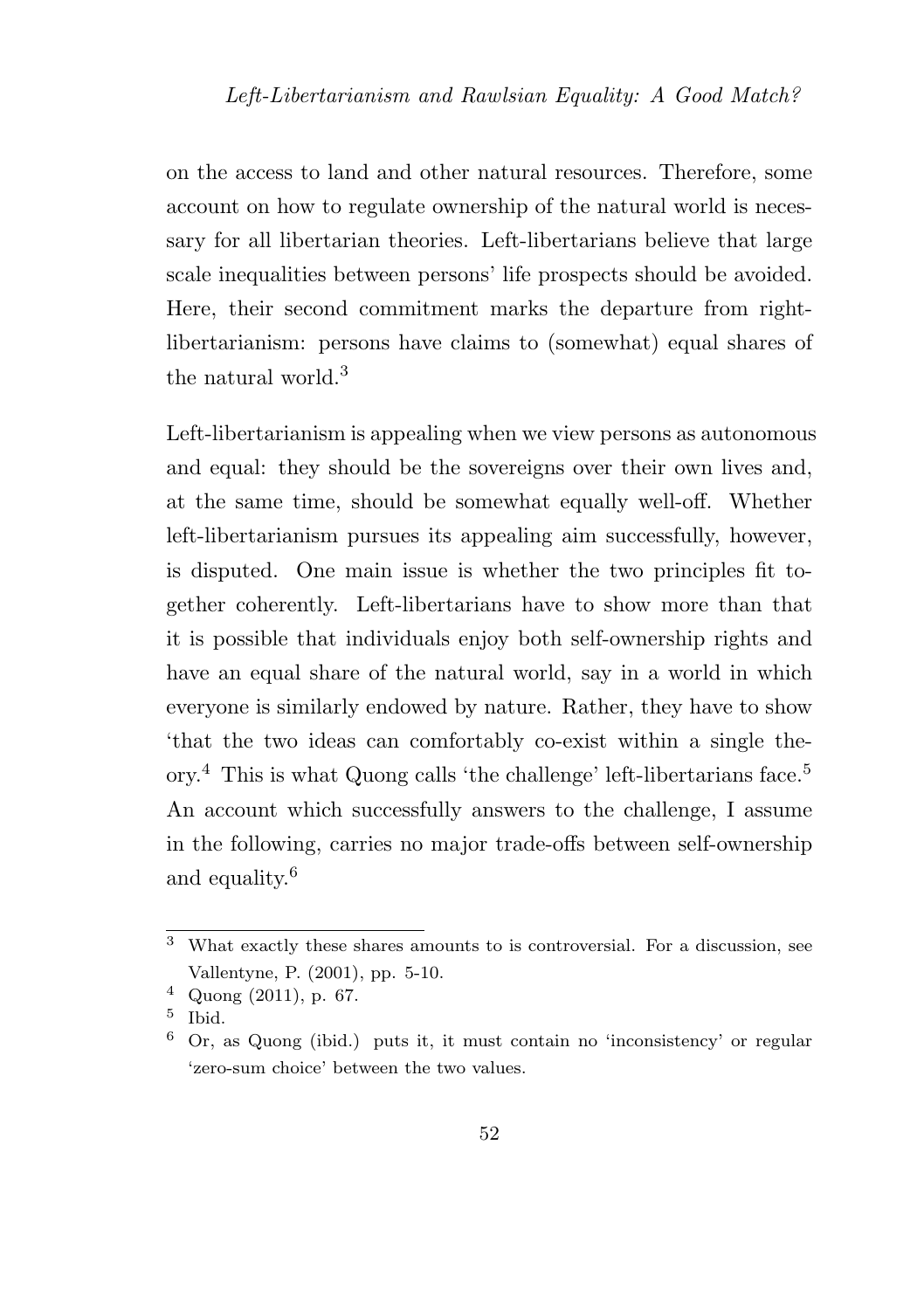## II: Quong's Proposed Solution

Different objections to the coherence of left-libertarianism have been advanced.<sup>7</sup> Quong agrees with these that no account of left-libertarianism proposed so far can answer to the challenge. The crucial question seems to be: What does equality require? Consider a world with two persons, Able and Infirm. Infirm has a severe disability and cannot make use of resources necessary for survival (say, farm land). Able, by contrast, is a talented farmer. Arguably, it wouldn't be equal to simply give Infirm the same amount of land as Able. As material equality can coincide with vast inequality of well-being, a plausible conception of equality has to account for the diversity of abilities in making use of resources.

However, there may be cases where a distribution taking this into account threatens either equality or self-ownership. It is conceivable that unless Infirm gets all land he is not equally well-off because Able can make disproportionately better use of the resources she is dealt. Yet giving Infirm all land would render Able's self-ownership

<sup>&</sup>lt;sup>7</sup> See e.g. Risse, M. (2004) and Fried (2004) and (2005): 'Left Libertarianism, Once More: A Rejoinder to Vallentyne, Steiner, and Otsuka'. For responses to some of these objections, see Vallentyne, Steiner, and Otsuka (2005).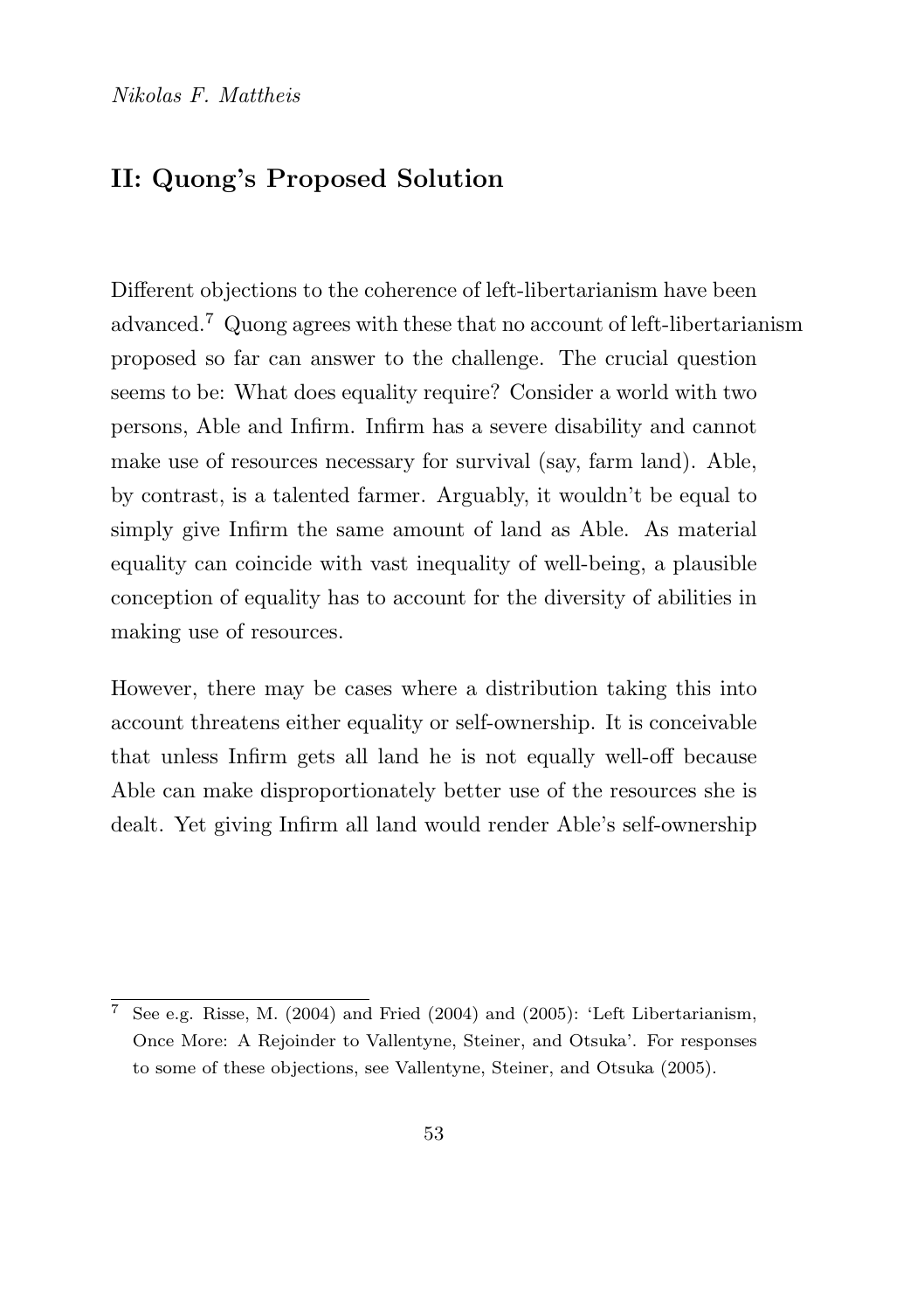practically useless.<sup>8</sup> She would have no place to occupy or no means of subsistence without Infirm offering her a job (or some other form of cooperation). Even a distribution aiming for equal opportunities to well-being is sometimes infeasible given persons' unequal endowments and, as a result, their disparate bargaining positions.<sup>9</sup>

Why are these attempts of establishing equal resource possession or equal opportunity for well-being so problematic for self-ownership? According to Quong, because they are based on luck-egalitarianism: Typically, left-libertarians hold that an unchosen inequality is unjust.<sup>10</sup> There ought to be compensation whenever some persons are born into poor families, with few talents, or hit by a natural disaster. Compensating such inequalities, however, might work in a world in which persons are equally situated by nature: when all persons have similar abilities or can satisfy their preferences similarly well, there seems to be little need for compensation. But in the discrepant world we live in 'no amount of philosophical ingenuity can change the

<sup>8</sup> This is what Otsuka calls a violation of 'robust self-ownership'. Cf. Otsuka, M. (2003): Libertarianism Without Inequality, p. 32. Formally, being a full self-owner is compatible with owning no natural resources. But if we are interested in persons realising their self-ownership rights, nobody should be required 'by necessity to come to the assistance of others in a manner involving the sacrifice of one's life, limb, or labour' (ibid.). Thus, following Quong's implicit assumption, robust self-ownership seems a necessary requirement for reaching a full reconciliation of the two commitments.

 $9$  Cf. Quong (2011), pp. 68-75.

<sup>10</sup> See e.g. Lippert-Rasmussen, K. (2014): 'Justice and Bad Luck'. Outcomes are typically regarded as unchosen if persons couldn't influence them and there was no (reasonably-priced) insurance available against them.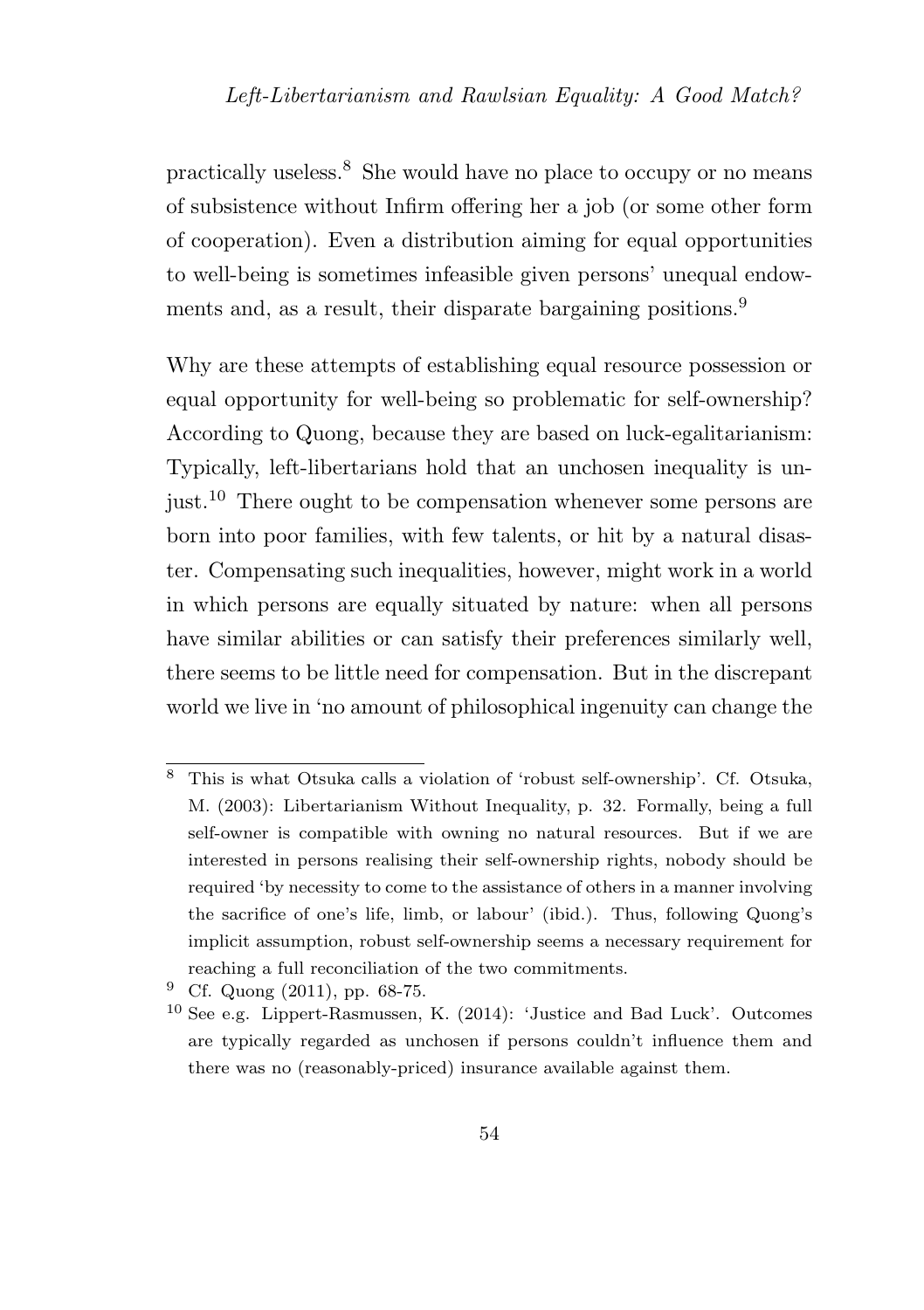fact that [...] Infirm will die without Able's services'.<sup>11</sup> Sometimes, only distributing worldly resources will not be enough to equalise the results of luck without rendering persons' self-ownership rights practically useless. To reach an equal distribution, persons would have to work for someone else. For instance, Able would have to give food to Infirm. If persons don't want to interact, they would have to be forcefully induced to do so.<sup>12</sup> This is incompatible with the rights implied by self-ownership, e.g. an entitlement to the fruits of one's labour.

Instead of abandoning left-libertarianism altogether, however, Quong proposes to modify it. Instead of focussing on equality in resulting distributions, we should consider 'the manner by which distributions are brought about'.<sup>13</sup> When persons voluntarily engage in interaction, then they should do so in a way that they treat each other as equals. This means that 'there is no obligation to cooperate, only an obligation to cooperate on terms that are fair'. Quong maintains that this conception 'a different way of interpreting equality' can be reconciled with self-ownership: nobody is induced to cooperate if they choose not to. Note that Quong employs an expansive notion of cooperation which includes all conventions associated with soci-

 $11$  Quong (2011), p. 76.

<sup>12</sup> Ibid., p. 79.

<sup>13</sup> Ibid.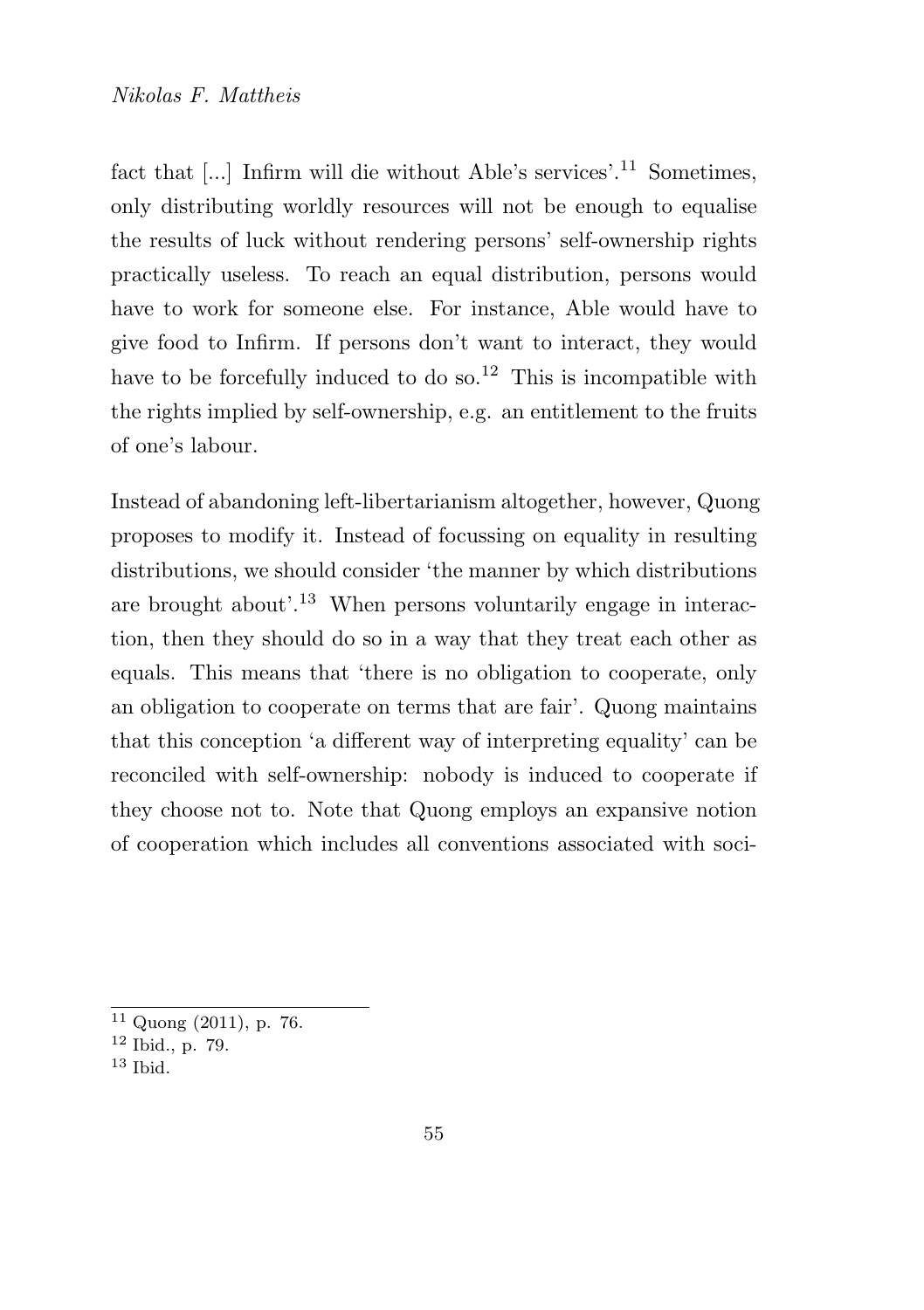ety, e.g. the protection of property and other laws.<sup>14</sup> Benefits that emerge in the social framework, e.g. becoming rich through trade, are fruits of cooperation. The burdens and benefits of social cooperation should be shared equally 'since to do otherwise would be to treat those with whom we interact as less than our equals'.<sup>15</sup> Following John Rawls's reciprocity-based conception of justice, Quong calls this Rawlsian equality.

<sup>&</sup>lt;sup>14</sup> Cf. ibid., p. 81. Quong's exact definition is the following  $(2011, p. 80)$ : 'A cooperative relationship exists whenever: (a) there is an organized attempt to ensure at least one person benefits from another person's actions (or inactions), (b) where these actions (or inactions) go beyond the mere respect of self-ownership rights, (c) where these actions (or inactions) are not simply gifts or similar one-off interactions, and (d) where a mutually beneficial set of arrangements is possible.' On this expansive notion of cooperation, it is questionable whether persons can simply opt out of cooperation. After all, they are born into systems of cooperation, e.g. their families and societies. Quong argues that an area can be designated to which everyone can depart (2011, pp. 85-86). It is unclear how this can feasibly be conducted. Given Quong's previous concern for infeasibilities in distributing goods to Infirm which guarantee him equal bargaining power, this should at least worry him. I will, however, grant him the possibility of choosing whether or not to cooperate in the following. For a discussion of Quong's expansive notion of cooperation, see: Lister, A. (2012): 'Reciprocity, Relationships, and Distributive Justice', pp. 20-21.

<sup>15</sup> Ibid. What exactly sharing the burdens and benefits of social cooperation amounts to is deliberately left open by Quong in this first sketch of his account.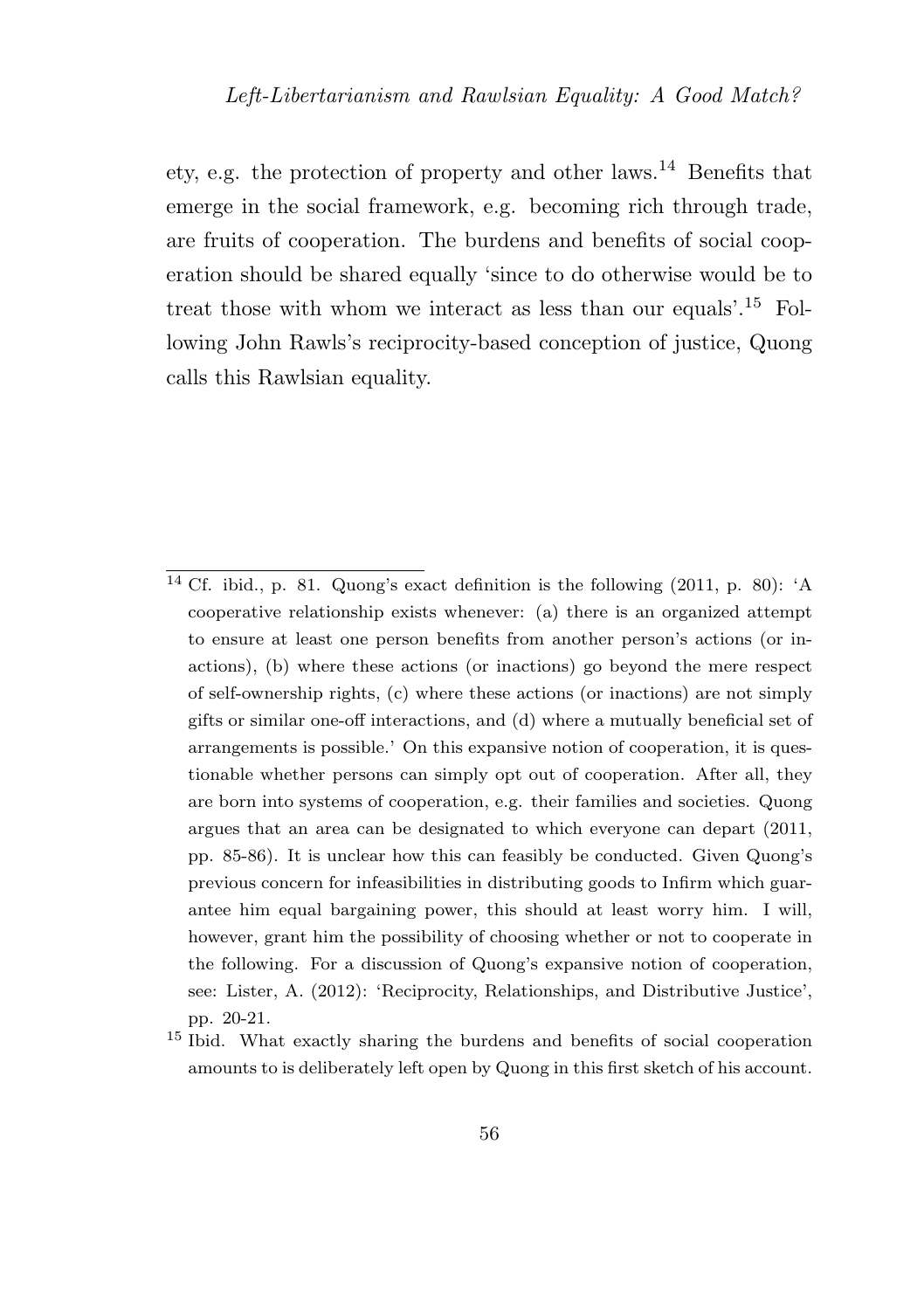#### III: Sufficiently Left?

Quong's attempt to save left-libertarianism is promising. Placing constraints on certain forms of interaction rather than universally imposing equality nicely matches the deontic nature of libertarianism. Rawlsian equality (supposedly) leaves self-ownership rights untouched because nobody is forced to cooperation. Simultaneously, on the expansive conception of cooperation, burdens and benefits will be shared frequently. In the following, however, I suggest that LLRE, too, fails to reconcile self-ownership and equality coherently. In this section, I examine how the way LLRE treats severely disadvantaged persons is problematic for its coherence.

Rawlsian equality comes into play when persons voluntarily choose to cooperate. This only guarantees an equal share for persons involved in cooperation, not for all persons. Persons who are unattractive to cooperation, e.g. the severely disabled, will be left out.<sup>16</sup> Consider the case of Able and Infirm described above. There may be no incentive for Able to cooperate with Infirm (say, because she's not interested in gaining more resources). Able, if wholly self-interested, would then choose not to cooperate with Infirm. It is legitimate for her to do so because, following Quong, the choice to cooperate should

<sup>16</sup> Though, as Quong (2007, p. 94) rightly notes, only very few persons will be so disadvantaged that they are completely unattractive for cooperation. Again, it is questionable whether on an expansive notion anyone can be excluded from cooperation in reality. However, I here follow Quong's assumption that cooperation doesn't apply universally.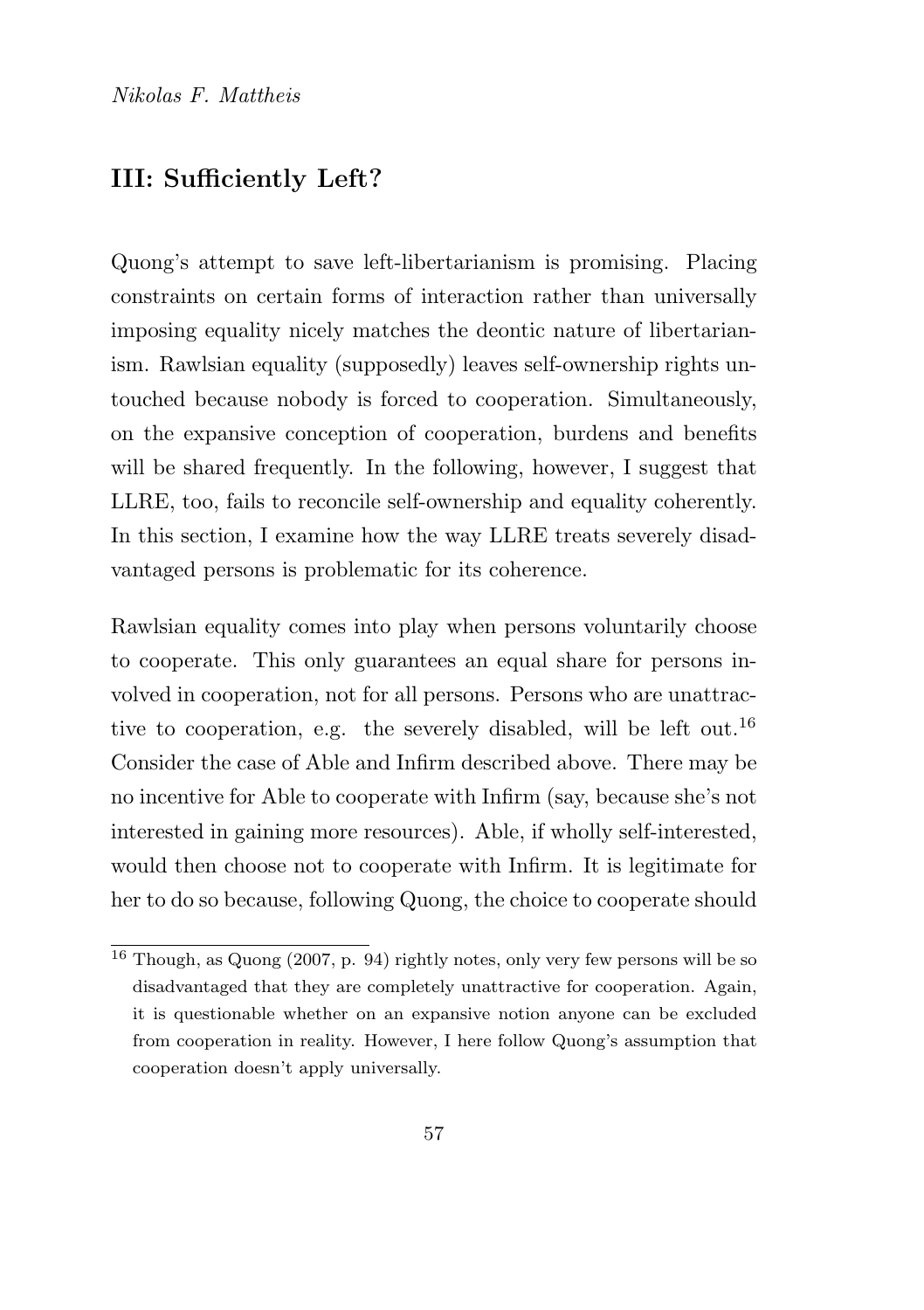be voluntary. As no cooperation takes place between Able and Infirm, no redistributive demands can be put forward by Infirm. Able could lead a prosperous life, while Infirm would starve to death.

Most people - and all left-libertarians - share the intuition that it is unjust to let Infirm die purely on grounds of his arbitrary endowments while others are well-off. It is thus relevant for any leftlibertarian theory to account for this problem. Quong acknowledges this burden: anything else would be 'insufficiently egalitarian'.<sup>17</sup> But how can he avoid this pitfall? On his account persons cannot be forced to cooperation. It is the key tenet of his theory that cooperation happens only on voluntary grounds. Quong concedes that those not cooperating fall out of the 'scope' of the reciprocal conception of equality.<sup>18</sup> Due to space constraint, he does not consider the problem of Infirm explicitly. However, in a footnote he hints at another paper, 'Contractualism, Reciprocity, and Egalitarian Justice' (hereafter: CRE). In it, he shows that it is not the case 'that reciprocity based theories wrongly exclude the severely disabled or infirm'.<sup>19</sup> CRE is a defence of Rawlsian liberal egalitarianism against objections offered by G.A. Cohen.<sup>20</sup> Quong seems to believe that following it, a solution for the problem of Infirm can be found.

 $17 \text{ Cf. Quong } (2011)$ , p. 68.

<sup>18</sup> Quong (2011), p. 82. Here, Quong follows Derek Parfit's distinction between 'telic' and 'deontic' conceptions of equality. See Parfit (1997): 'Equality and Priority'.

 $19$  Quong (2011), p. 83, fn. 61; Quong (2007): 'Contractualism, Reciprocity, and Egalitarian Justice'.

<sup>20</sup> See e.g. Cohen, G. (1995): Self-Ownership, Freedom, and Equality, pp. 209- 28.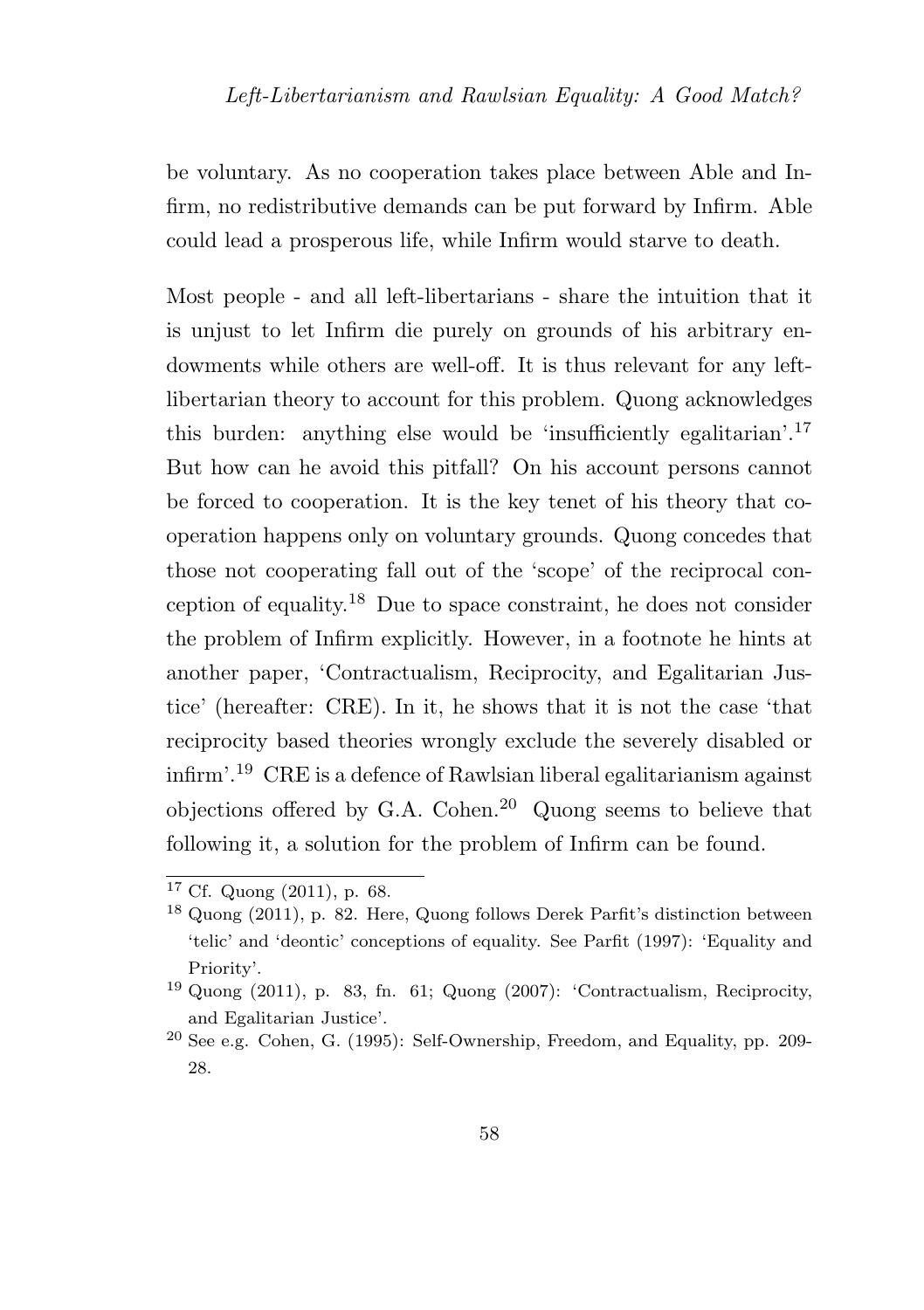The solution Quong offers in CRE refers to natural duties. Following Quong, certain obligations apply to persons within a system of cooperation (e.g. treating others as equals). But even detached from this system, Quong argues, the well-off owe a natural duty to aid to Infirm and, more generally, persons in need because of their 'status as equal moral persons'.<sup>21</sup> Consider the example of a child in the pond who you can easily save from drowning. Irrespective of any institutional framework which you might share with the child, you are obliged to help her. These natural duties, Quong holds, can be justified in Rawls's Original Position (a thought experiment in which representative parties determine how society should be structured).

However, what Quong suggests here, is, taken for itself, not applicable to solving the problem that Infirm falls out of the scope of equality in LLRE. Note that, even if we grant Quong the point in Rawls's defence, the fact that reciprocity-based theories are not generally incompatible with helping Infirm doesn't mean that this applies for all reciprocity-based theories, such as the proposal of left-libertarianism under discussion. So, in order for the reference to CRE to be relevant, Quong would need to show how the justification in terms of the Rawlsian Original Position could be applied to leftlibertarianism. This seems especially difficult because libertarians are not convinced by arguments of hypothetical contracts like the original position.<sup>22</sup>

 $21$  Quong (2007), p. 93.

<sup>22</sup> Quong (2011) cites Otsuka on this libertarian scepticism of hypothetical contracts (pp. 85-86). See Otsuka (2003), p. 131.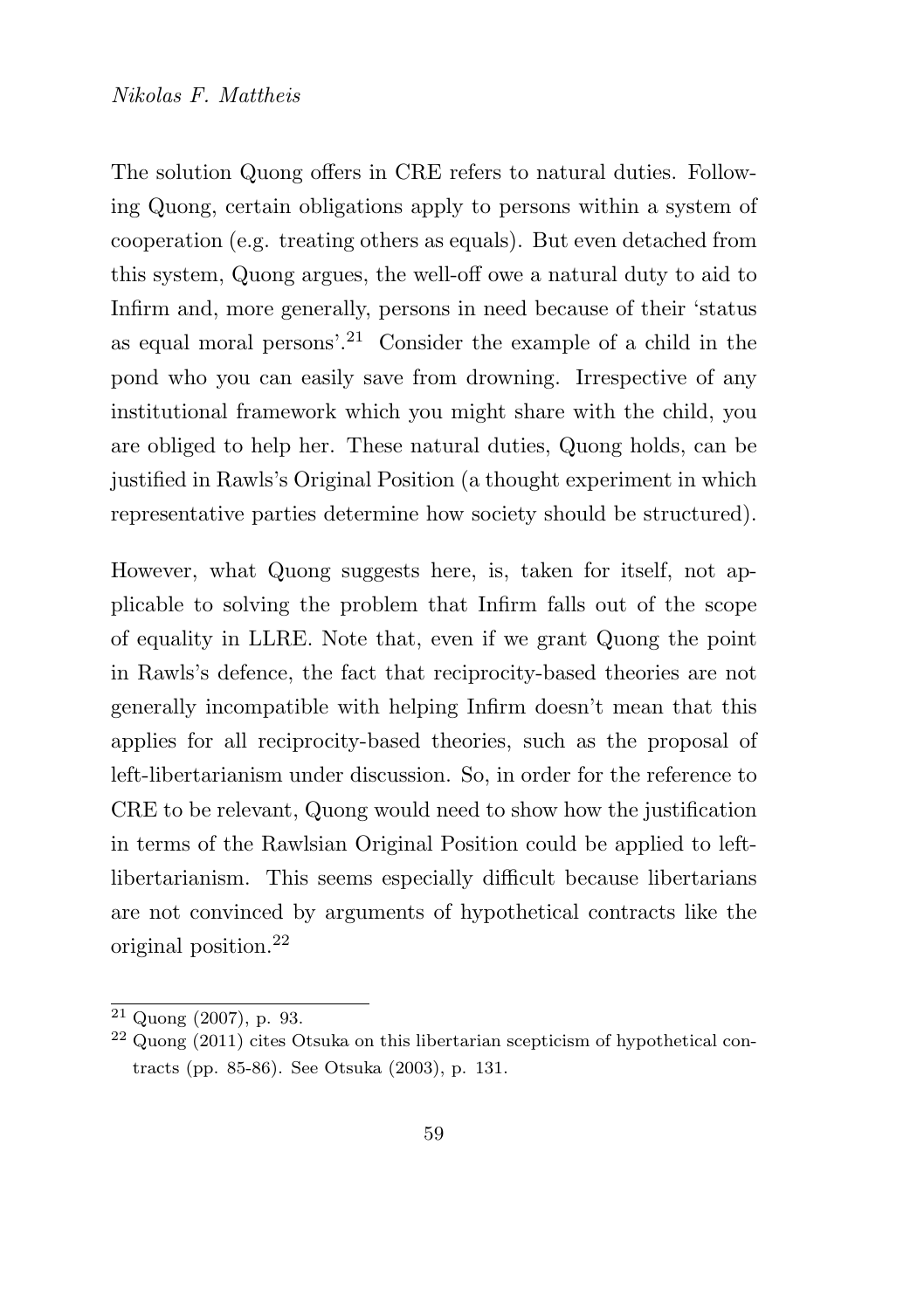Quong would thus have to provide a different justification of natural duties to aid to account for Infirm. Yet, it seems impossible to establish such duties without violating self-ownership rights. Selfownership implies stringent rights to choose what to do with one's labour and the fruits of one's labour. This entails that persons have the right to withhold help from others. Thus, when endorsing selfownership, it might be extremely desirable that you help the child in the pond, but you have the right to refrain from doing so. Granting the child (or Infirm) an enforceable right to your aid is incompatible with a stringent notion of person's control over their labour. (For Quong this burden seems even heavier as he believes that positive duties should reach so far that other individuals should be enabled to live a decent life.<sup>23</sup>)

Still, one could reply, a weakened version of natural duties might offer a way out: natural duties which are not legally enforceable could be compatible with self-ownership rights.<sup>24</sup> Wouldn't such moral requirements suffice to situate the severely disadvantaged (somewhat) equally? I believe they would not. Anything less than enforceable duties to aid towards the disadvantaged appears insufficiently

 $23 \text{ Cf. Quong } (2007)$ , pp. 93-94. Note that there is a debate on positive duties within libertarianism. Nicolas Maloberti (2009a) has argued that an account of 'samaritan rights' is a possibility to justify the state. Other authors, like Joshua Katz (2009), have contested this argumentation. Crucially, Maloberti also acknowledges that enforcing positive duties involves an infringement 'upon individuals' ownership and enforcement rights' (2009b, p. 7).

<sup>24</sup> For a similar line of reasoning, see Vallentyne, P. and van der Vossen, B. (2014): 'Libertarianism'.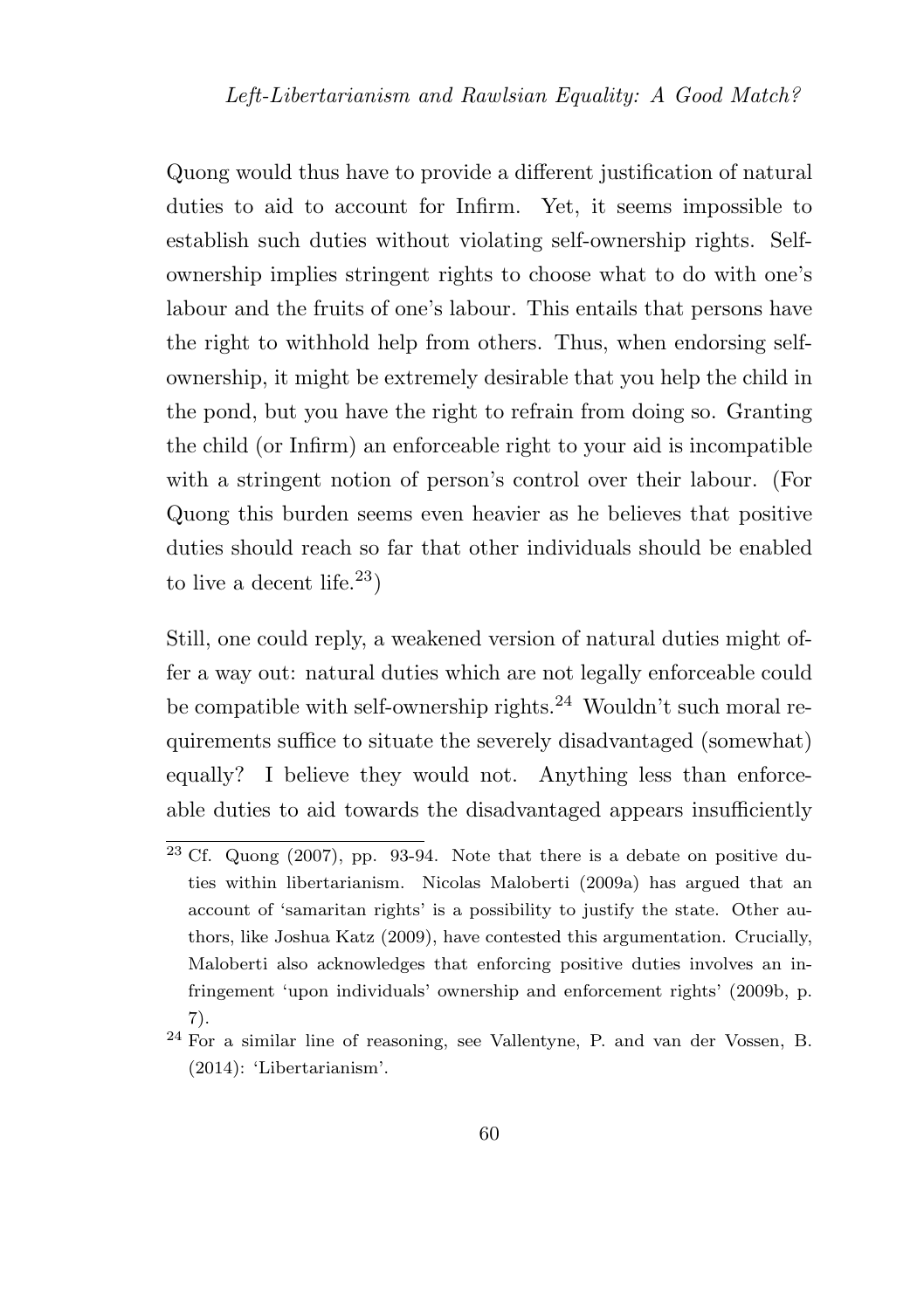#### Nikolas F. Mattheis

egalitarian. When concerned with equal moral persons, we want to grant persons like Infirm a claim right to a share of resources that guarantees (somewhat) equal life prospects. An unenforceable moral requirement to aid doesn't guarantee the disadvantaged to be actually equally well-off: They will always remain dependent on the (unforeseeable) assistance of others. This creates a highly asymmetric relationship: the well-off can generously abide by their duty and help the disadvantaged; if they don't, this is lamentable, but cannot be changed. To avoid these asymmetries, Infirm would have to be granted a claim to a share of the natural world. This conviction is captured by the left-libertarians Quong refers to as luck-egalitarian.

In short, LLRE is problematic because of the restricted scope with which it pursues equality. If realising equality on this conception can allow for some persons being left to starve while others are welloff, then this is not the type of equality left-libertarians should be striving for. Defenders of Rawlsian equality thus have to rely on duties external to cooperation in order to account for those left out. Establishing such duties, however, appears incompatible with the libertarian commitment to self-ownership. Thus, a full reconciliation of self-ownership with a commitment to equality is not given for cases were persons don't cooperate. Notwithstanding this, can LLRE provide a reconciliation in cases where persons do cooperate?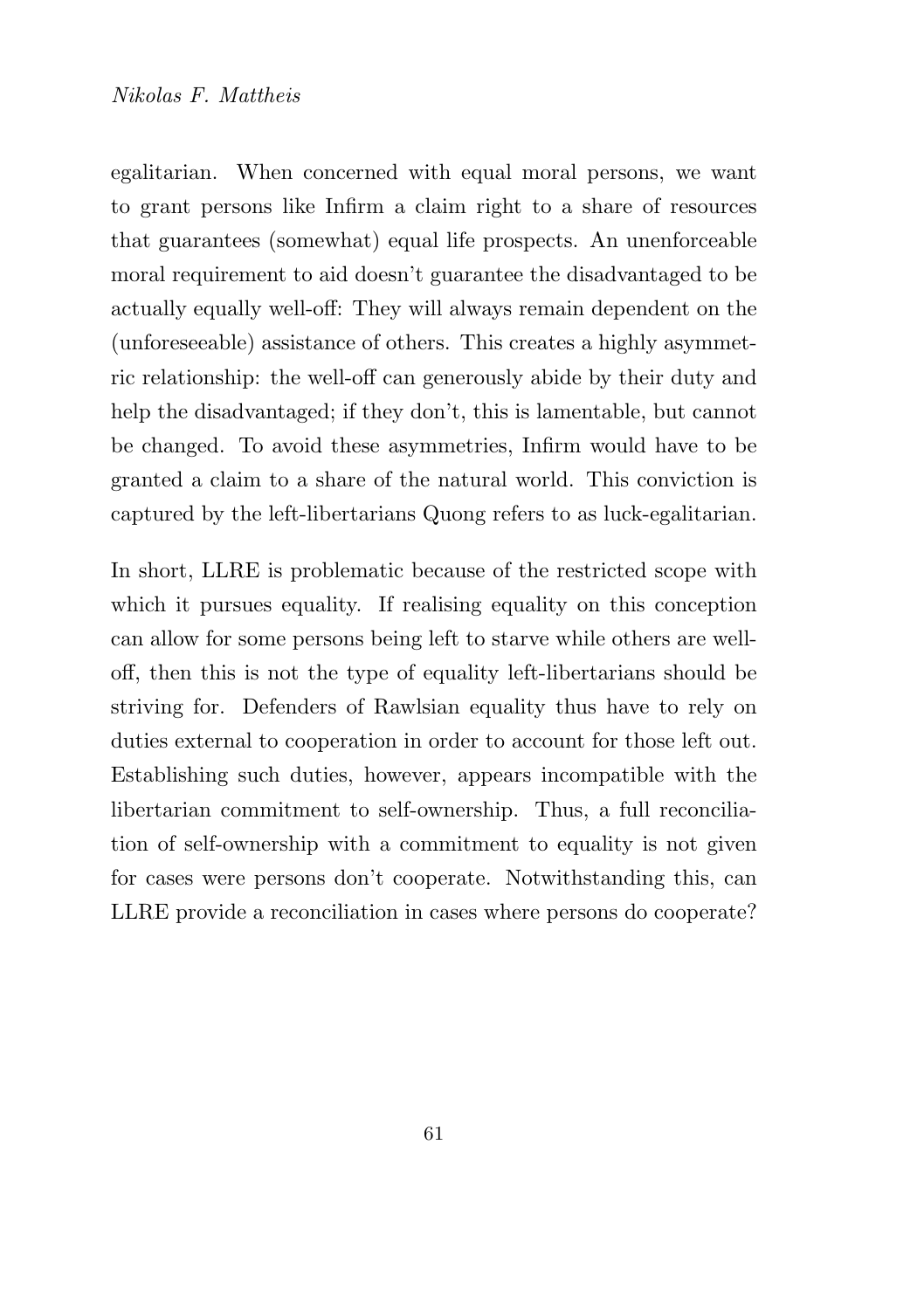### IV: Sufficiently Libertarian?

When there is cooperation, Rawlsian equality requires persons to treat each other fairly and to share the burdens and benefits of their cooperation. Equality is thus guaranteed for those persons cooperating. Moreover, the Rawlsian conception of equality 'cannot conflict with self-ownership because it leaves each person as the sovereign authority over whether or not to cooperate with others', argues Quong.<sup>25</sup> Prima facie this seems correct. Nobody induces persons to cooperate against their will. They are in control of this decision. However, does that mean that self-ownership rights are fully respected?

Consider a standard case of cooperation. Suppose that you and your friend agree to build a house together. All you use is your labour and some wood each of you owns. You support each other constantly (say, by carrying wood for each other). Assume further that you agree in advance that after having completed building the house, you toss a coin. The winner of the coin toss gets the whole house and the loser gets nothing at all. What you engage in is a valid case of cooperation. With your property (labour and wood) you committed yourself to a binding agreement. You haven't violated anyone's rights and only acted on your ownership rights. However, under Rawlsian equality, you will be required to do exactly what you explicitly agreed not to do: share the burdens and benefits. Hence,

 $\sqrt{25 \text{Quong } (2011), \text{p. } 83}.$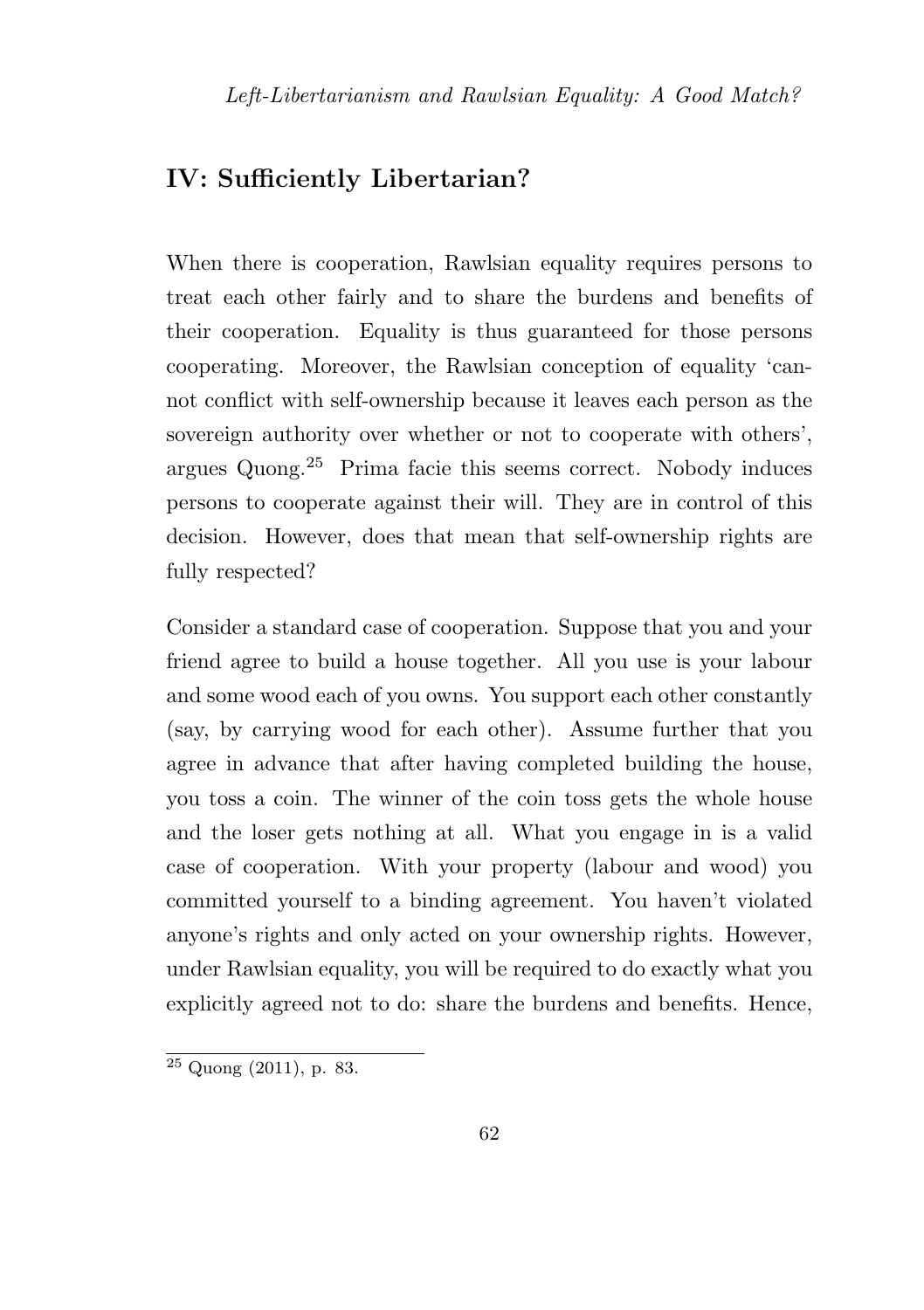stringent (self-) ownership rights and Rawlsian equality appear to be in tension.

The same tension can be witnessed in the large-scale cases we are concerned with when discussing justice. Suppose a group of persons decides to form a free market society. Assume they firmly believe that everyone should earn exactly what others are willing to pay for their actions, i.e. their labour's market value. Would a society following these rules be a form of cooperation? According to Quong it would. Quong's expansive notion of cooperation applies (among others) when there is conventional respect for and police protection of persons' property rights.<sup>26</sup> The society imagined here involves a legally regulated system of property. Thus, following Quong, the burdens and benefits of this cooperation should be regulated in a way that everyone gets a fair share. But this implies that a free market society, based on the principle of everyone earning at market value, ought to be regulated by a principle of sharing burdens and benefits of social cooperation. This is self-defeating; it undermines the initial objective of the society. Such a society would no longer be a free market society.

Consequently, certain forms of cooperation, like the free market society, are ruled out by Quong's proposal. They are made impossible because they would be regulated by Rawlsian equality. Why is this

<sup>26</sup> Cf. Quong (2011), e.g. p. 85: 'Any organized system where some people trade with others [...] and demand those appropriations be recognized by systems of law and protected by enforcement agencies [...] are clear instances where social cooperation is occurring, or is being attempted and thwarted.'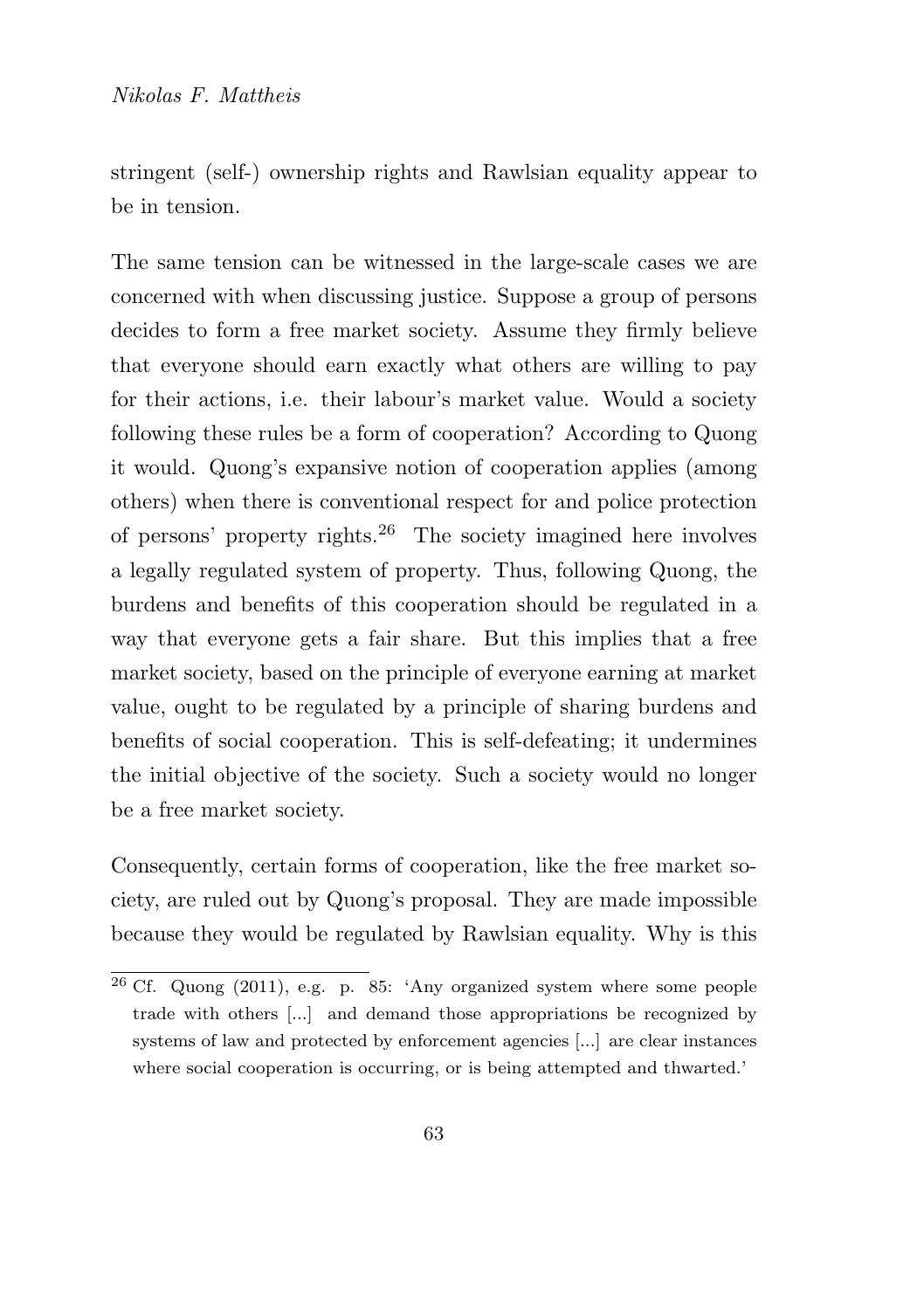a problem for persons' self-ownership? Self-ownership, as specified above, implies stringent rights over one's labour and the income one can gain from it.<sup>27</sup> Rawlsian equality acknowledges these rights in the sense that it lets persons decide whether or not to cooperate. It restricts them, however, in the sense that if persons want to cooperate, then they have to do so in the specified way. When persons voluntarily trade their belongings in a certain way, it is incompatible with self-ownership to rule out these form of cooperation. In this sense, self-ownership is neutral: as long as other persons' selfownership rights are not infringed, persons can do with their bodies and their labour whatever they want to.<sup>28</sup> Rawlsian equality interferes with this. It regulates all forms of cooperation such that some forms of voluntary interaction are precluded. Hence, Quong appears to merely relocate the problem of the tension between self-ownership and equality. While the decision whether to cooperate or not is not interfered with, choosing the rules of cooperation is.

At this point, one might object that the fact that cooperation is regulated doesn't necessarily clash with self-ownership. Recall that self-ownership has no substantial implications for the ownership of natural resources. So formally, regulating what persons can do with the natural resources involved in cooperation doesn't conflict with

<sup>27</sup> Cf. e.g. Otsuka (2003), p. 15.

 $28$  As Otsuka has pointed out in his commentary on my paper, this has drastic implications. For instance, persons have the right to renounce their selfownership rights and enslave themselves. (Note that self-ownership by itself doesn't imply that other persons have the right to become slave-holders. Cf. Vallentyne (2000), p. 3-4.)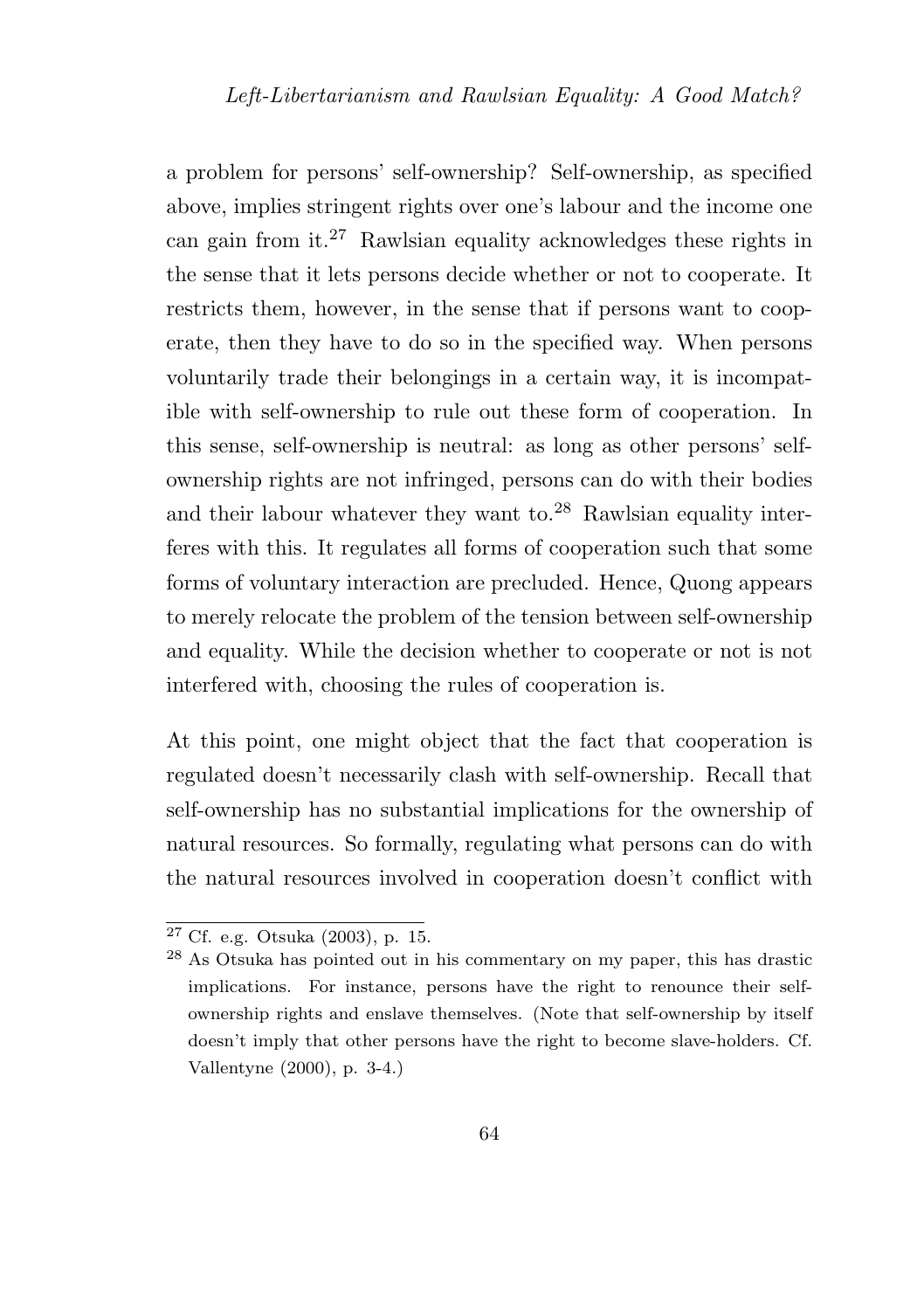self-ownership rights. Thus, isn't LLRE sufficiently libertarian after all?

My answer to this objection is negative and twofold. First, cooperation doesn't always have to involve natural resources. We can conceive of cases in which persons engage in voluntary transactions using nothing but their body parts or their labour. Think of persons trading working hours against intellectual property rights.<sup>29</sup> In such cases, too, LLRE requires you to share the burdens and benefits of cooperation, even if you explicitly agree not to share them, which is, as self-ownership entails, your right. Therefore, LLRE clashes with self-ownership here.

Secondly, although self-ownership has no substantial implications for unappropriated natural resources, it has implications for the cases discussed above (e.g. house building). In suchlike cases, persons already have property rights over the items with which they engaged in cooperation (ex hypothesis). It would stand in severe tension to the libertarian focus on stringent property rights to interfere with persons' decisions of what to do with these objects. Any restrictions on persons' use of their property more extensive than protecting others' self-ownership are incompatible with the libertarian notion of persons as fully in charge of their own lives and self-determining. This comprises that persons can use their property in any non-rights violating way they want. Thus, requiring persons to share the burdens and benefits of their cooperation in cases like the free market

 $\overline{^{29}$  For a different example, see Otsuka (2003), p. 18.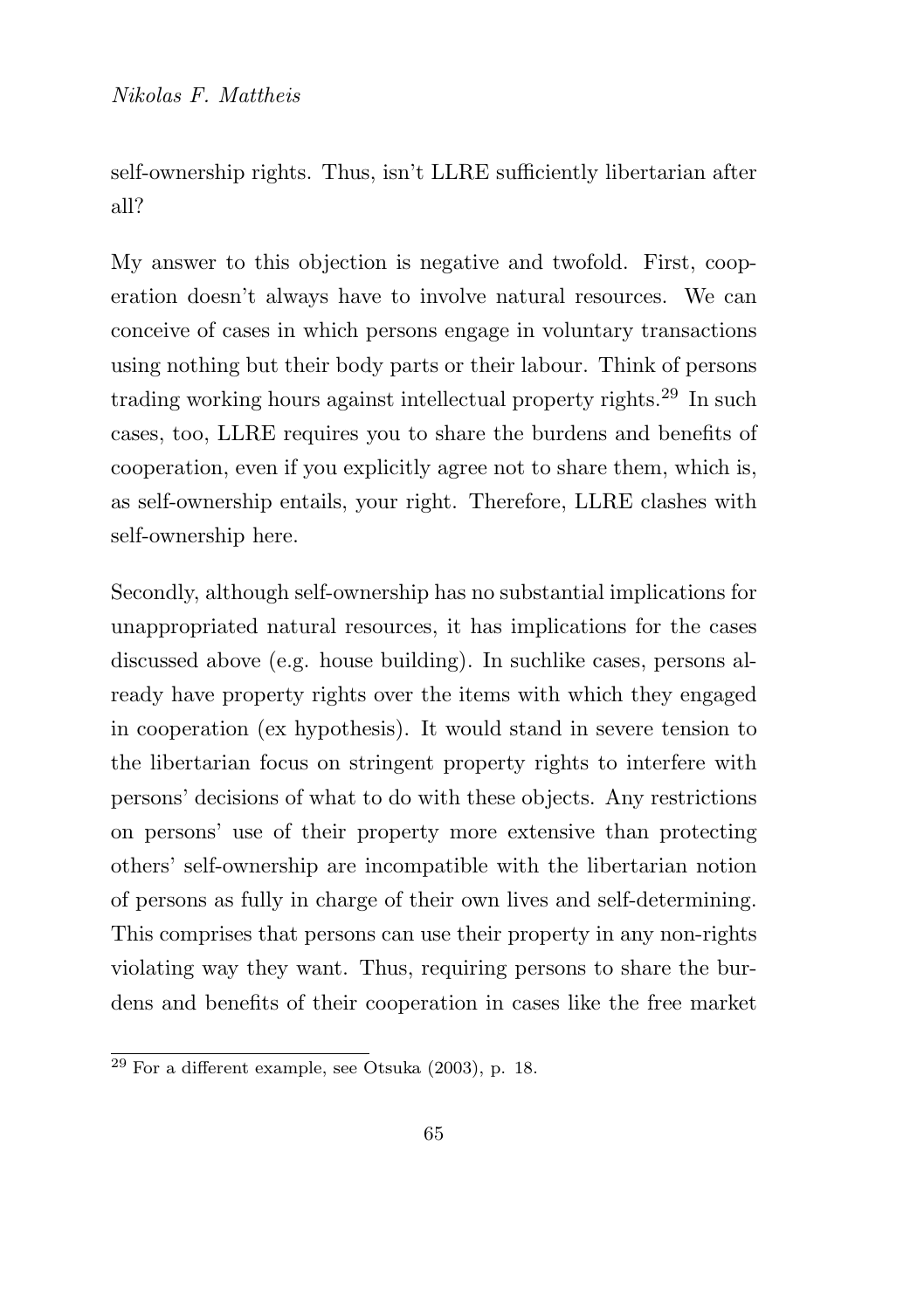society thwarts a full reconciliation of equality with self-ownership.

Is there, however, another way for LLRE to avoid conflicts with self-ownership? Perhaps, altering the notion of cooperation could prove useful. As noted above, Quong's notion of cooperation is very expansive. One solution might consist in reducing the number of cases that count as cooperation. For example, persons who explicitly agree not to share the burdens and benefits of cooperation could be exempted from doing so. Under such a notion, the free market society would not be regulated by Rawlsian equality; thus, one might argue, self-ownership and equality can be fully reconciled.

However, this line of reasoning faces a crucial obstacle that points at a fundamental problem with LLRE. The obstacle is the following: The further one straitens the scope of cooperation, the further the scope of equality is narrowed, too. If fewer cases count as cooperation, then burdens and benefits will be shared less often, and consequently less equality will be realised. For instance, talented persons could simply create their own society. This would not be problematic if the scope of equality was not restricted to those cooperating. But as this is the case in LLRE, there will be no efforts to reach equality here. Thus, the two objections presented in this paper are interconnected: On an expansive notion of cooperation, some ways of living are excluded and self-ownership rights are infringed upon. On the other hand, under a restricted notion of cooperation, there will be even more inequality. As much as one tries to amend the notion of cooperation, it is impossible to reach a coherent reconciliation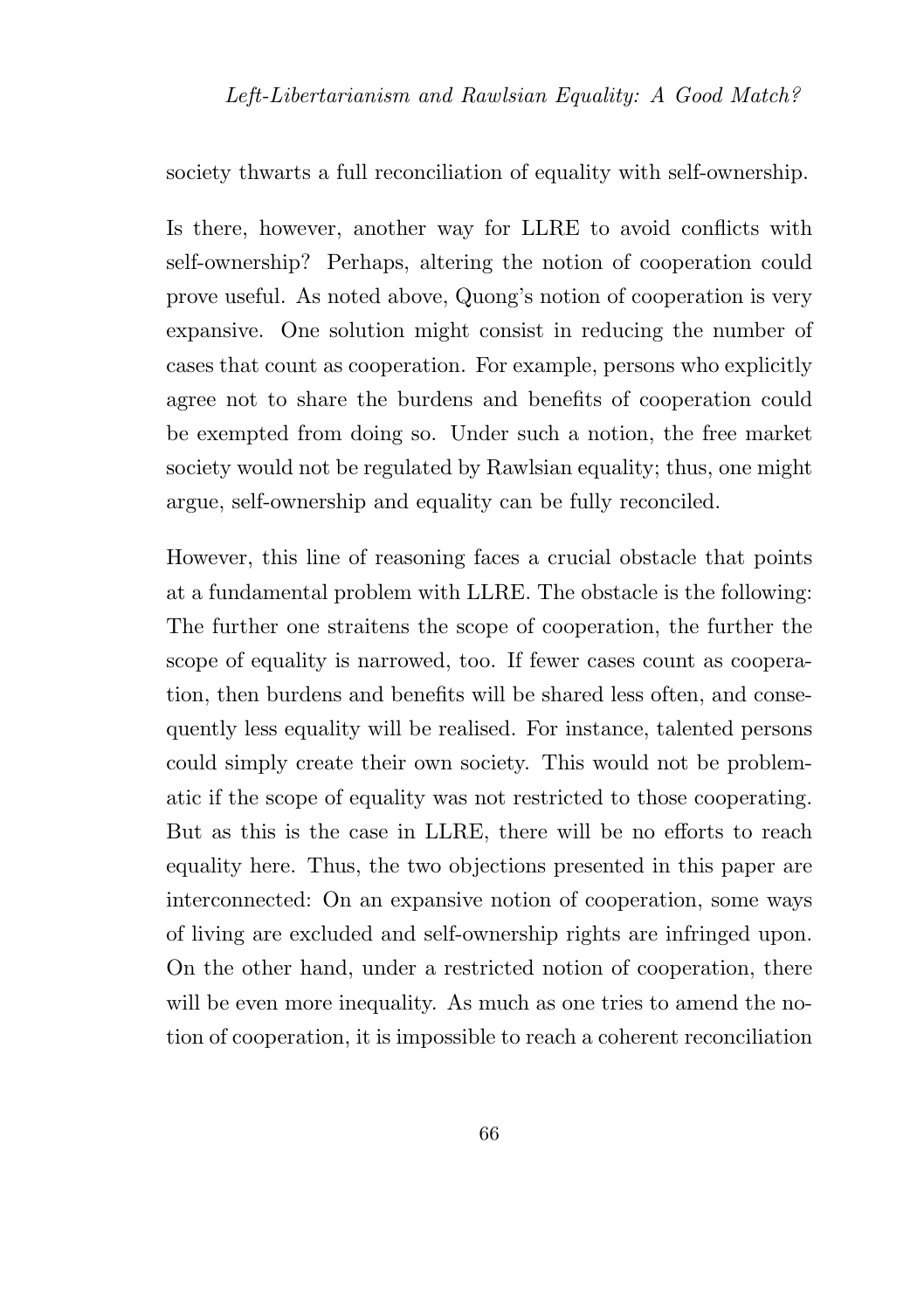between respecting persons' self-ownership and equality.<sup>30</sup>

Apart from being ultimately unsuccessful, however, there is a yet more fundamental problem with adjusting the scope of equality 'until it might fit'. There is a reason to be sceptical about a theory of justice that modifies its commitments in order to yield clear and nice solutions: Reality doesn't always work as neatly. Determining the fundamental principles of justice is unlike choosing the rules of a board game.<sup>31</sup> In reality, factors like persons' endowments may prevent the full reconciliation of two commitments. This doesn't warrant, however, to abandon our commitments. If we are concerned with all persons being equally well-off regardless of their cooperative relationship, then it might be wrong to shift the focus of equality away from this intuition.<sup>32</sup>

## V: Conclusion

In order to save left-libertarianism from the charge that self-ownership and egalitarianism cannot be reconciled, Quong proposes to abandon

<sup>&</sup>lt;sup>30</sup> I am thankful to a contributor at the 'LSE-Bayreuth' Conference for drawing my attention to the interconnectedness of the objections.

<sup>31</sup> This is an analogy I borrow from Otsuka's commentary on my paper. It must be noted that it is of course unpleasant (and especially so for left-libertarians) not to reach a full reconciliation. Cf. Quong (2011), pp. 67-68.

<sup>32</sup> It may be conjectured that often what left-libertarians are concerned with isn't really equality, but rather a baseline of sufficiency for all persons. Investigating whether sufficiency can be reconciled with self-ownership might be valuable.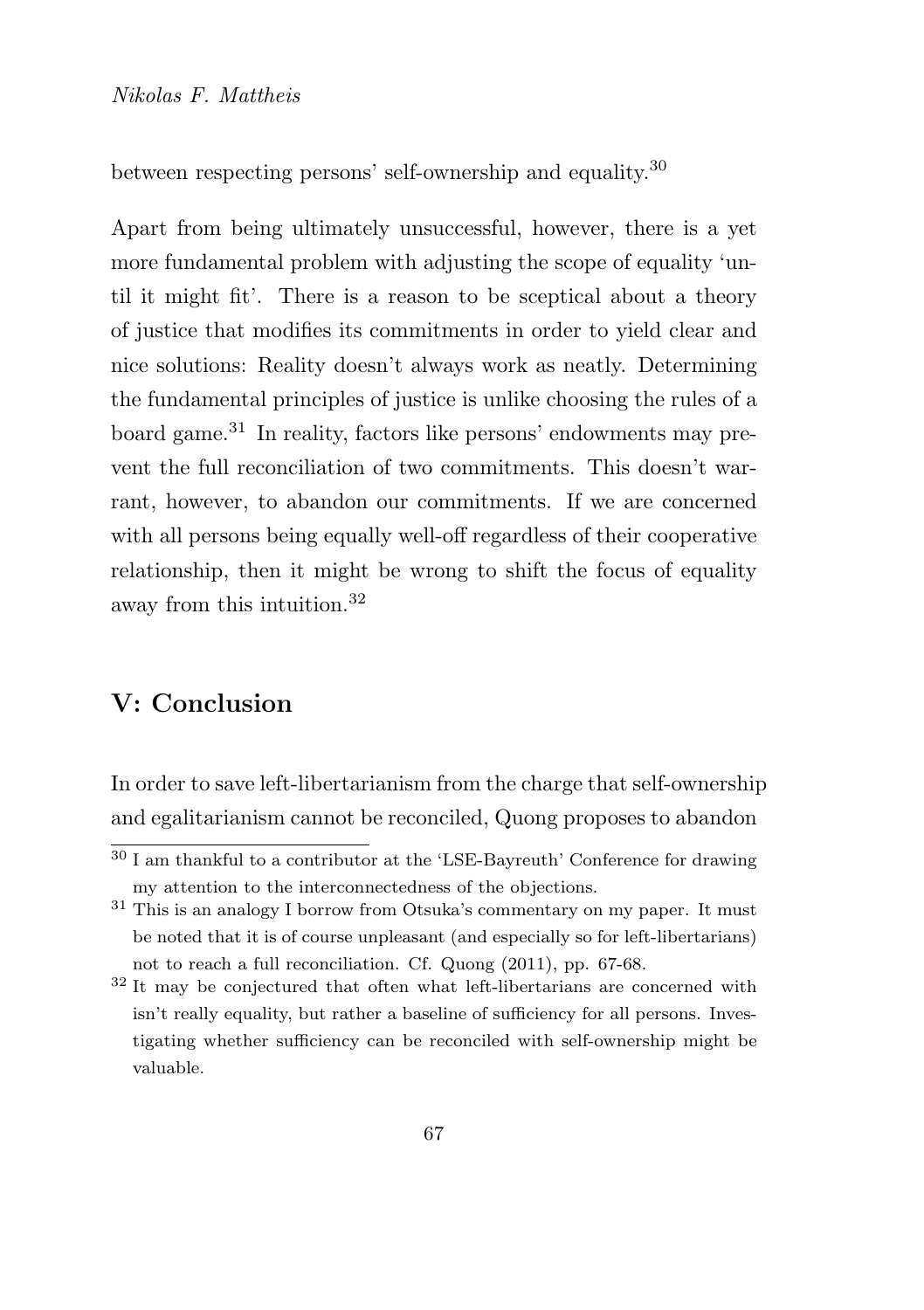a luck-egalitarian conception of equality. Instead he adopts Rawlsian equality which focuses on equality in cooperation. As requirements of equality only comes into play whenever persons voluntarily cooperate, this doesn't clash with self-ownership according to Quong. However, I have offered doubts that this amounts to a satisfactory answer to 'the challenge' from both left-libertarianism's egalitarian and its libertarian perspective. Without addition, Rawlsian equality doesn't adequately account for persons excluded from cooperation. Furthermore, regulating all cases of cooperation by sharing the burdens and benefits is incompatible with self-ownership. Attempts to modify parts of the theory, e.g. by altering the notion of cooperation, also cannot provide a coherent reconciliation of equality and self-ownership

Which implications for the left-libertarian project in general can we draw from the shortcomings of Quong's proposal? We have to acknowledge that major trade-offs between self-ownership and equality are unavoidable in certain circumstances. Neither luck-egalitarian left-libertarianism nor LLRE can provide a full reconciliation of the two commitments. Yet, accepting this inconvenient conclusion can, I believe, prove very fruitful. It should encourage left-libertarians to revisit their initial intuitions. From now on, rather than desperately searching for a new specification of equality, political philosophers should discuss how to handle the unavoidable trade-offs between equality and self-ownership.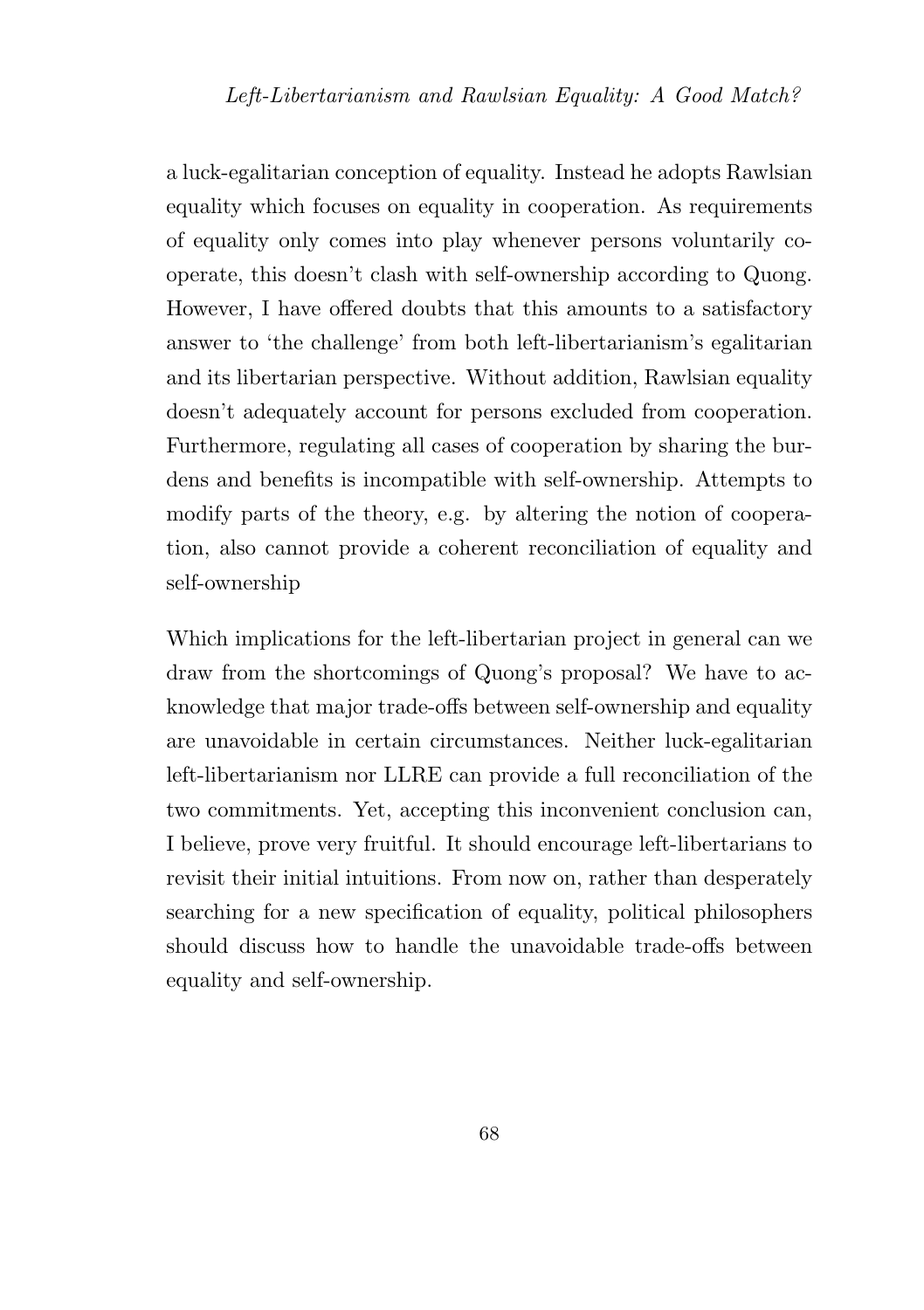# References

- [1] Cohen, G. (1995): Self-Ownership, Freedom, and Equality, Cambridge: Cambridge University Press.
- [2] Fried, B. (2004): 'Left-Libertarianism: A Review Essay'; in: Philosophy & Public Affairs, 32, pp. 66-92.
- [3] Fried, B. (2005) 'Left Libertarianism, Once More: A Rejoinder to Vallentyne, Steiner, and Otsuka'; in: Philosophy & Public Affairs, 33, pp. 216-222.
- [4] Katz, J. (2009): 'Why Libertarians Should Reject Positive Rights'; in: Libertarian Papers, 1 (6).
- [5] Lister, A. (2012): 'Reciprocity, Relationships, and Distributive Justice'; in: forthcoming; URL = http://www.academia.edu/ download/25920000/J R STP May2012.pdf.
- [6] Lippert-Rasmussen, K. (2014): 'Justice and Bad Luck'; in: Zalta, E. (ed.) The Stanford Encyclopedia of Philosophy (Summer 2014 Edition);  $URL = \frac{https://plato.stanford.edu/}{https://plato.stanford.edu/}{$ archives/sum2014/entries/justice-bad-luck/.
- [7] Maloberti, N. (2009a): 'Libertarianism and the Possibility of the Legitimate State'; in: Libertarian Papers, 1 (5).
- [8] Maloberti (2009b): 'Libertarianism and Positive Rights: Comments on Katz's Reply'; in: Libertarian Papers, 1 (7).